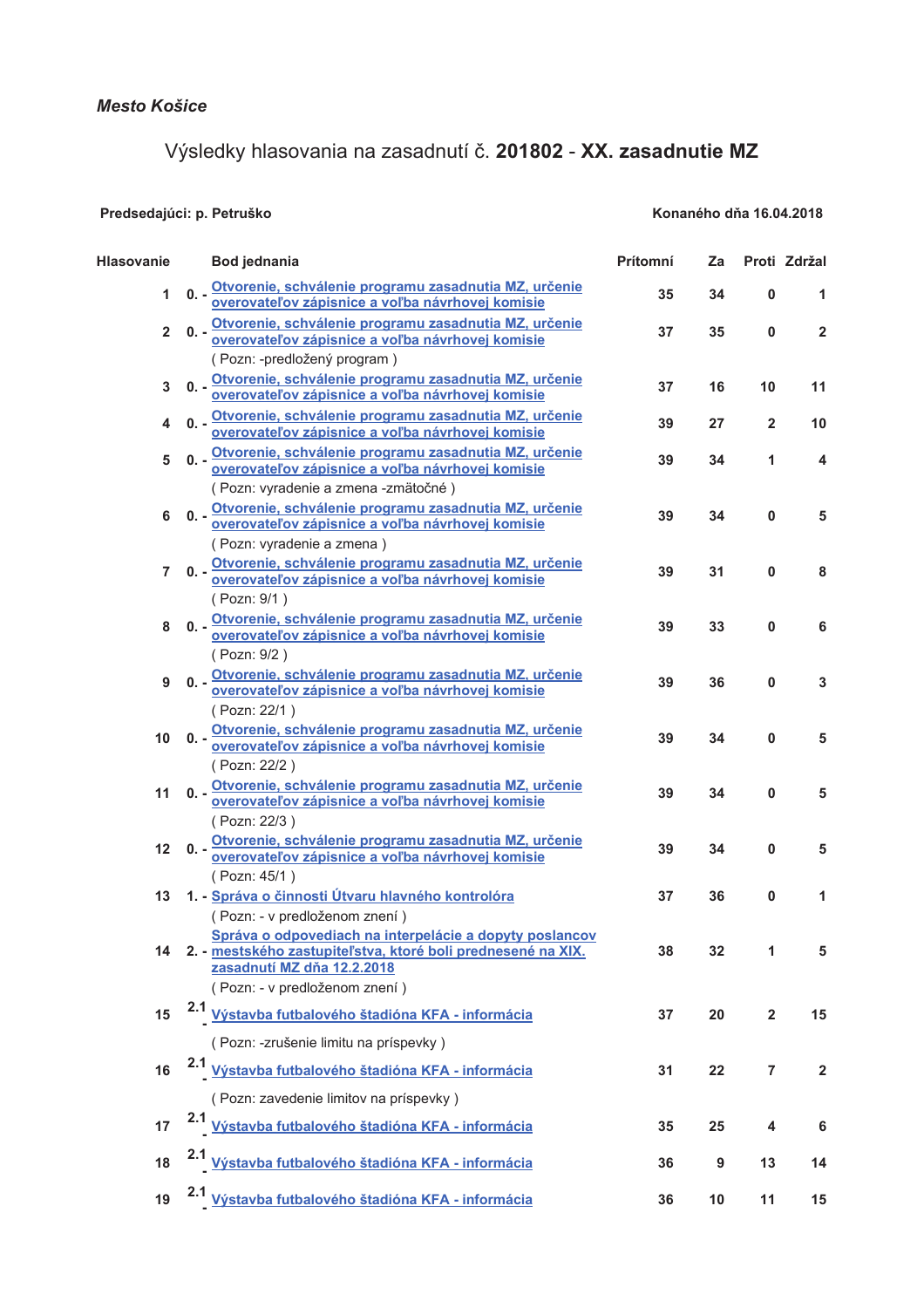| 20 | 2.1 Výstavba futbalového štadióna KFA - informácia                                                                                                                                                                                | 37 | 7  | 13 | 17           |
|----|-----------------------------------------------------------------------------------------------------------------------------------------------------------------------------------------------------------------------------------|----|----|----|--------------|
| 21 | 2.1 Výstavba futbalového štadióna KFA - informácia                                                                                                                                                                                | 39 | 36 | 0  | 3            |
| 22 | 3. - Návrh na určenie platu námestníka primátora mesta Košice<br>(Pozn: - v predloženom znení)                                                                                                                                    | 38 | 31 | 1  | 6            |
| 23 | 4. Portrétovanie primátora mesta Košice podľa stáročných<br>zvyklostí mesta Košice<br>(Pozn: - v predloženom znení)                                                                                                               | 37 | 11 | 7  | 19           |
| 24 | 4. Portrétovanie primátora mesta Košice podľa stáročných<br>zvyklostí mesta Košice                                                                                                                                                | 39 | 34 | 0  | 5            |
| 25 | <u>Výkon oprávnení Mesta Košice ako spoločníka alebo</u><br>5. - akcionára v niektorých obchodných spoločnostiach<br>aktualizácia                                                                                                 | 37 | 34 | 1  | $\mathbf{2}$ |
| 26 | (Pozn: - v predloženom znení)<br>Návrh na zrušenie VZN mesta Košice č. 21/1994 O<br>6. - opatreniach na hospodárne využívanie pitnej vody na území<br>mesta<br>(Pozn: - v predloženom znení)                                      | 35 | 34 | 0  | 1            |
| 27 | Územný plán hospodársko sídelnej aglomerácie Košice,<br>7. - Zmeny a doplnky 2017 a návrh na zrušenie uznesenia MZ č.<br>1018/12.02.2018                                                                                          | 36 | 35 | 0  | 1            |
| 28 | (Pozn: - v predloženom znení)<br>8. - Umiestnenie umeleckých diel na území Mestského parku v<br>Košiciach<br>(Pozn: - v predloženom znení)                                                                                        | 35 | 33 | 0  | $\mathbf{2}$ |
| 29 | 9. - Grantový program na rok 2018 - návrh na prerozdelenie<br>dotácií na podporu projektov v oblasti kultúry<br>(Pozn: - v predloženom znení)                                                                                     | 35 | 33 | 0  | $\mathbf{2}$ |
| 30 | 9.1 Koncepcia rozvoja športu v meste Košice - návrh na<br>- prerozdelenie dotácií v roku 2018                                                                                                                                     | 36 | 34 | 0  | $\mathbf{2}$ |
| 31 | (Pozn: - v predloženom znení)<br>9.2 Grantový program DAMKO - návrh na prerozdelenie dotácií<br>- v roku 2018                                                                                                                     | 37 | 35 | 0  | $\mathbf{2}$ |
| 32 | (Pozn: - v predloženom znení)<br>Predloženie žiadosti o poskytnutie dotácie zo štátneho<br>10. rozpočtu prostredníctvom rozpočtovej kapitoly Ministerstva<br>- vnútra Slovenskej republiky na základe Výzvy číslo IV. SKR<br>2018 | 36 | 36 | 0  | 0            |
| 33 | (Pozn: - v predloženom znení)<br>11. Koncepcia komplexného riešenia situácie na sídlisku Luník<br>IX aktualizácia a doplnenie pôvodného obsahu a<br>vyhodnotenie plnenia prijatých opatrení<br>(Pozn: - v predloženom znení)      | 36 | 36 | 0  | $\bf{0}$     |
| 34 | 12. Monitorovacia správa plnenia Programu rozvoja mesta<br>- Košice za rok 2017<br>(Pozn: - v predloženom znení)                                                                                                                  | 33 | 32 | 0  | 1.           |
| 35 | Zmena v zložení dozornej rady v neziskovej organizácií<br>13.<br>Perly gotickej cesty, n. o. v ktorej je mesto Košice<br>zakladateľ<br>(Pozn: - v predloženom znení)                                                              | 35 | 32 | 0  | 3            |
| 36 | 14. Usporiadanie vzťahov medzi mestom Košice a<br>spoločnosťou EEI s.r.o. pri prevádzkovaní parkovacích<br>miest v rezidentských lokalitách                                                                                       | 35 | 14 | 7  | 14           |
| 37 | 14. Usporiadanie vzťahov medzi mestom Košice a<br><u>spoločnosťou EEI s.r.o. pri prevádzkovaní parkovacích</u><br>miest v rezidentských lokalitách                                                                                | 36 | 33 | 0  | 3            |
| 38 | 15. Návrh na delegovanie zástupcov zriaďovateľa v radách škôl<br>- v zriaďovateľskej pôsobnosti mesta Košice<br>(Pozn: - v predloženom znení)                                                                                     | 34 | 34 | 0  | 0            |
| 39 | 16. Prenájom časti pozemku priamym nájmom za nájomné z<br>- dôvodu hod. os. zreteľa v areáli ZŠ Trebišovská 10 v                                                                                                                  | 33 | 32 | 0  | 1            |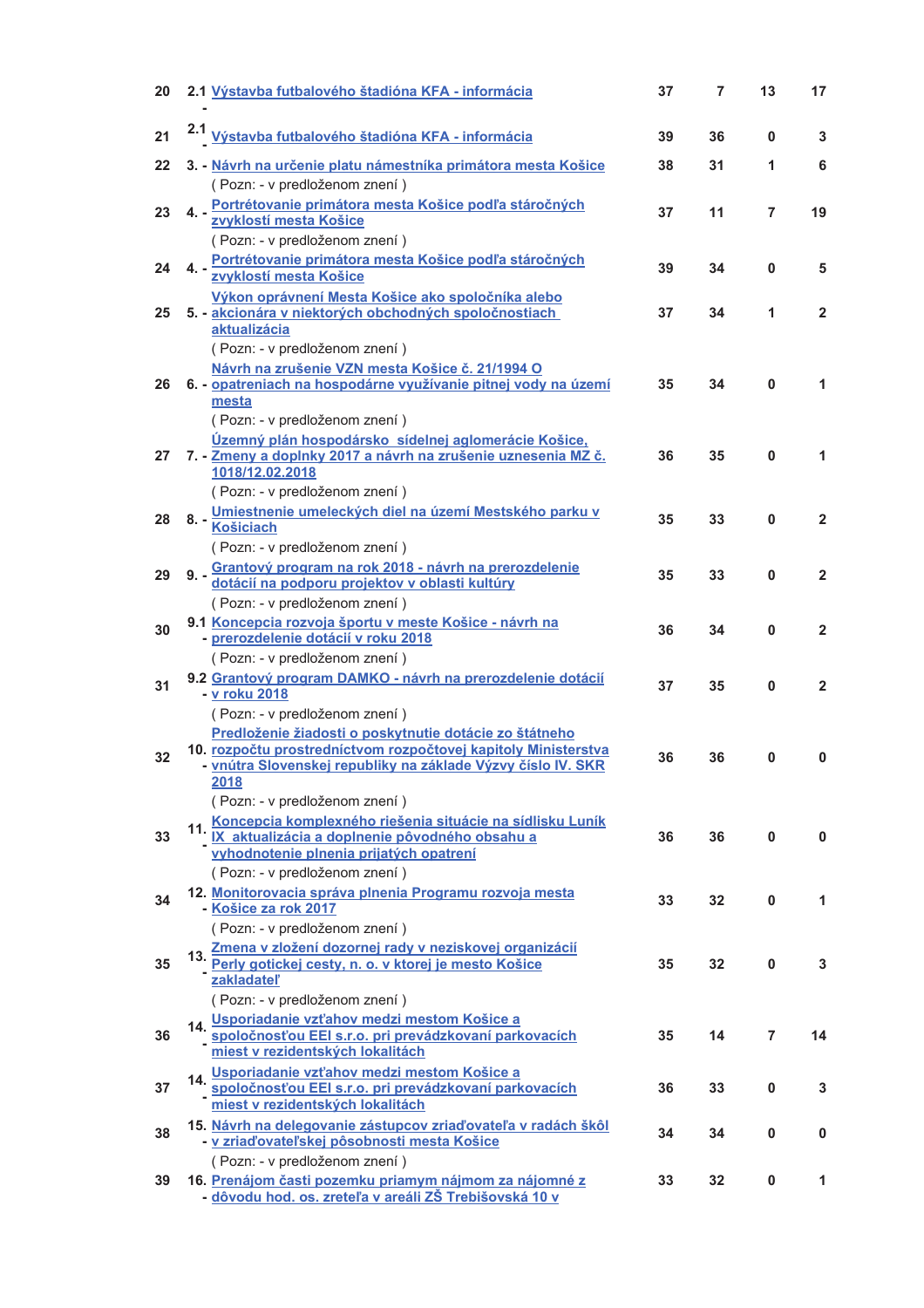|    |      | Košiciach pre nájomcu Mestská hokejbalová únia, o. z.,                                                                       |    |    |                |    |
|----|------|------------------------------------------------------------------------------------------------------------------------------|----|----|----------------|----|
|    |      | Donská 14, Košice                                                                                                            |    |    |                |    |
|    |      | (Pozn: - v predloženom znení)                                                                                                |    |    |                |    |
|    |      | Prenájom nebyt. priestorov priamym nájmom za nájomné z                                                                       |    |    |                |    |
| 40 |      | 17. dôvodu hod. os. zreteľa v objekte MŠ Galaktická 11 v                                                                     | 35 | 34 | $\bf{0}$       | 1. |
|    |      | - Košiciach pre nájomcu Centrum pedagogicko-psych.                                                                           |    |    |                |    |
|    |      | poradenstva a prevencie, Zuzkin park 10, Košice                                                                              |    |    |                |    |
|    |      | (Pozn: - v predloženom znení)                                                                                                |    |    |                |    |
|    |      | Prenájom ihriska v areáli ZŠ Janigova 2 v Košiciach                                                                          |    |    |                |    |
| 41 |      | 18. priamym nájmom za nájomné z dôvodu hodného<br>- osobitného zreteľa pre nájomcu Slovenský futbalový zväz,                 | 37 | 10 | $\overline{2}$ | 25 |
|    |      | Tomášikova 30C, 821 01 Bratislava                                                                                            |    |    |                |    |
|    |      | (Pozn: - v predloženom znení)                                                                                                |    |    |                |    |
|    |      | Prenájom ihriska v areáli ZŠ Janigova 2 v Košiciach                                                                          |    |    |                |    |
|    |      | 18. priamym nájmom za nájomné z dôvodu hodného                                                                               |    |    |                |    |
| 42 |      | - osobitného zreteľa pre nájomcu Slovenský futbalový zväz,                                                                   | 38 | 31 | 1              | 6  |
|    |      | Tomášikova 30C, 821 01 Bratislava                                                                                            |    |    |                |    |
|    |      | (Pozn: - v predloženom znení)                                                                                                |    |    |                |    |
|    |      | Prenájom veľkej telocvične v objekte ZŠ Fábryho 44 v                                                                         |    |    |                |    |
|    |      | 19. Košiciach a veľkej telocvične v objekte ZŠ Krosnianska 2 v                                                               |    |    |                |    |
| 43 |      | Košiciach priamym nájmom za nájomné z dôvodu hod. os.                                                                        | 37 | 36 | 0              | 1  |
|    |      | zreteľa pre nájomcu ŠBK GALAXY Košice, Floriánska<br><b>1362/7, Košice</b>                                                   |    |    |                |    |
|    |      |                                                                                                                              |    |    |                |    |
|    |      | (Pozn: - v predloženom znení)                                                                                                |    |    |                |    |
| 44 |      | 20. Odňatie nehnuteľného majetku vo vlastníctve mesta Košice<br><u>- zo správy JŠ Užhorodská 8, Košice</u>                   | 36 | 36 | 0              | 0  |
|    |      | (Pozn: - v predloženom znení)                                                                                                |    |    |                |    |
|    |      |                                                                                                                              |    |    |                |    |
| 45 |      | 21. Zverenie nehnuteľného majetku vo vlastníctve mesta<br>- Košice do správy škôl a školských zariadení                      | 35 | 35 | 0              | 0  |
|    |      | (Pozn: - v predloženom znení)                                                                                                |    |    |                |    |
|    |      |                                                                                                                              |    |    |                |    |
| 46 | 22.1 | Informácia o činnosti komisie mestského zastupiteľstva na<br>ochranu verejného záujmu pri výkone funkcií verejných           | 36 | 36 | 0              | 0  |
|    |      | funkcionárov                                                                                                                 |    |    |                |    |
|    |      |                                                                                                                              |    |    |                |    |
|    |      |                                                                                                                              |    |    |                |    |
|    |      | (Pozn: - v predloženom znení)                                                                                                |    |    |                |    |
| 47 |      | 22.2 Začatie konania vo veci porušenia ústavného zákona č.<br>- 357/2004 Z.z. v znení neskorších predpisov                   | 33 | 3  | 7              | 23 |
|    |      |                                                                                                                              |    |    |                |    |
|    |      | (Pozn: - v predloženom znení)                                                                                                |    |    |                |    |
|    |      | Schválenie poskytnutia finančných prostriedkov na                                                                            |    |    |                |    |
|    |      | 22.3 zabezpečenie zdrojov spoluúčasti na uskutočnenie aktivít<br>- projektov v rámci dotácie Ministerstva  na rozvoj výchovy | 36 | 36 | 0              | 0  |
|    |      | a vzdelávania žiakov v oblastvi telesnej výchovyformou                                                                       |    |    |                |    |
|    |      | (Pozn: - v predloženom znení)                                                                                                |    |    |                |    |
|    |      | <u>Prenájom časti pozemku parc. č. 2736 v k. ú. Jazero pre MČ</u>                                                            |    |    |                |    |
| 49 |      | 23. Košice Nad Jazerom za účelom revitalizácie detského                                                                      | 35 | 34 | $\mathbf{0}$   | 1  |
|    |      | - ihriska na Gagarinovom námestí z dôvodov hodných                                                                           |    |    |                |    |
|    |      | osobitného zreteľa                                                                                                           |    |    |                |    |
|    |      | (Pozn: - v predloženom znení)                                                                                                |    |    |                |    |
|    |      | Prenájom častí pozemkov v k. ú. Jazero pre MČ Košice Nad                                                                     |    |    |                |    |
| 50 |      | 24. Jazerom za účelom realizácie stavby: Verejné osvetlenie                                                                  | 33 | 32 | 0              | 1  |
|    |      | - chodníkov na Baltickej Kaspickej, z dôvodov hodných<br>osobitného zreteľa                                                  |    |    |                |    |
|    |      | (Pozn: - v predloženom znení)                                                                                                |    |    |                |    |
|    |      |                                                                                                                              |    |    |                |    |
|    |      | Prenájom pozemkov časť parc. č. 3599/4 a parc. č. 3599/6 v<br>25. k. ú. Furča pre MČ Košice Dargovských hrdinov za účelom    |    |    |                |    |
| 51 |      | - realizácie stavby: Kurská kontajnerovisko, z dôvodov                                                                       | 34 | 34 | 0              | 0  |
|    |      | hodných osobitného zreteľa                                                                                                   |    |    |                |    |
|    |      | (Pozn: - v predloženom znení)                                                                                                |    |    |                |    |
|    |      | Prenájom častí pozemkov parc. č. 2848 a 2830 v k. ú. Furča                                                                   |    |    |                |    |
| 52 |      | 26. pre MČ Košice Dargovských hrdinov za účelom realizácie                                                                   | 32 | 32 | $\mathbf{0}$   | 0  |
|    |      | - stavby: Chodník Krosnianska Ovručská, z dôvodov                                                                            |    |    |                |    |
|    |      | hodných osobitného zreteľa                                                                                                   |    |    |                |    |
|    |      | (Pozn: - v predloženom znení)                                                                                                |    |    |                |    |
| 53 |      | 27. Prenájom pozemkov v k. ú. Terasa za účelom revitalizácie<br>- detských ihrísk na ulici Obrody 27, Moldavskej 27 a        | 36 | 36 | 0              | 0  |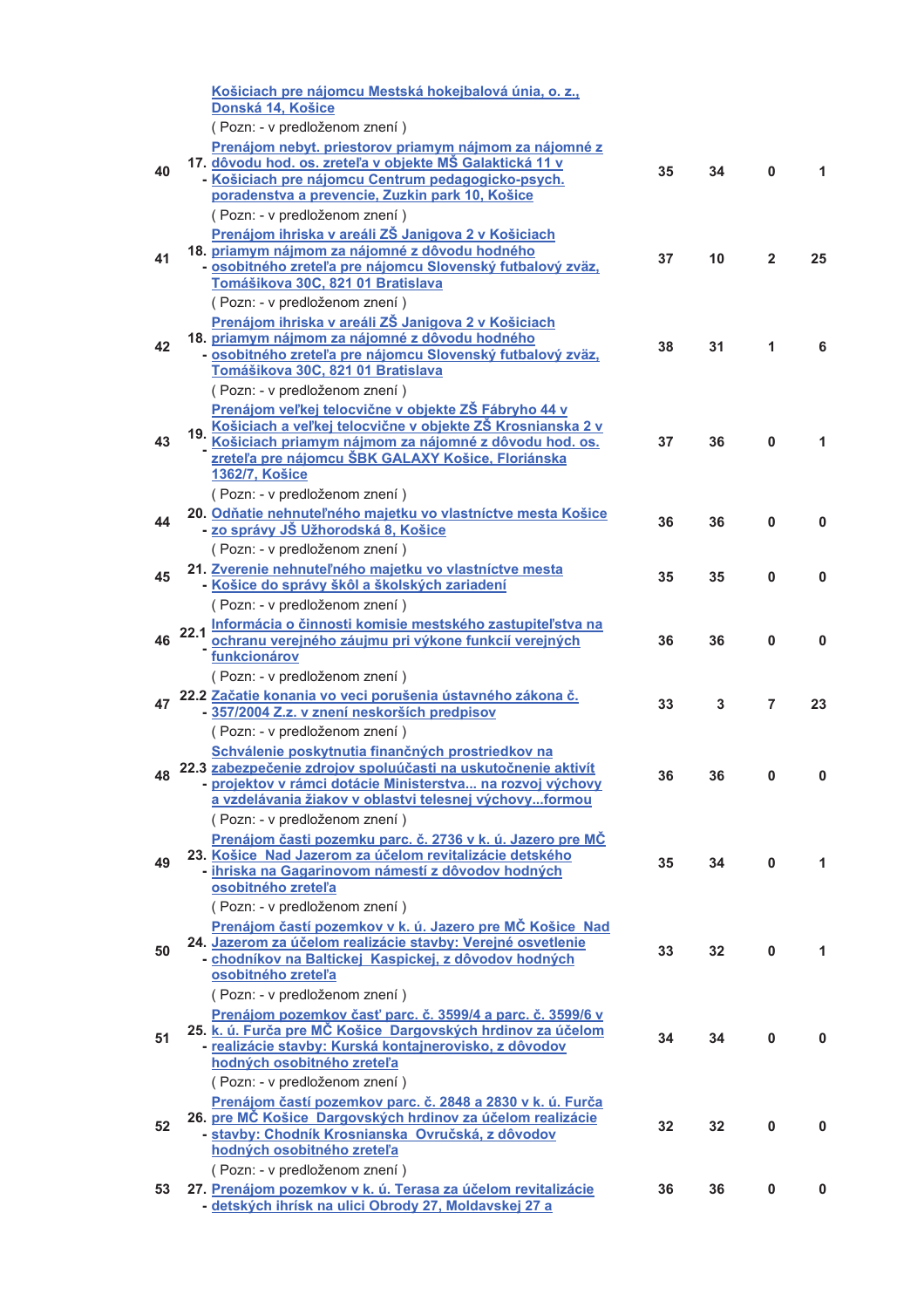|    |     | Pražskej 9 pre MČ Košice - Západ z dôvodov hodných                                                                     |    |    |              |                |
|----|-----|------------------------------------------------------------------------------------------------------------------------|----|----|--------------|----------------|
|    |     | osobitného zreteľa na dobu určitú 10 rokov                                                                             |    |    |              |                |
|    |     | (Pozn: - v predloženom znení)                                                                                          |    |    |              |                |
|    | 28. | Prenájom pozemku v k. ú. Terasa za účelom vybudovania                                                                  |    |    |              |                |
| 54 |     | <u>kynologického parku v Katkinom parku pre MČ Košice -</u><br>Západ z dôvodov hodných osobitného zreteľa              | 37 | 37 | $\mathbf{0}$ | 0              |
|    |     | (Pozn: - v predloženom znení)                                                                                          |    |    |              |                |
|    |     | Prenájom pozemkov pre Slovenský vodohospodársky                                                                        |    |    |              |                |
| 55 |     | 29. podnik, š. p. za účelom realizácie stavby: Košice, Račí                                                            | 37 | 37 | 0            | $\mathbf{0}$   |
|    |     | - potok II., RKOM 0,510-0,610 stabilizácia pravého svahu toku,                                                         |    |    |              |                |
|    |     | v k. ú. Terasa z dôvodov hodných osobitného zreteľa                                                                    |    |    |              |                |
|    |     | (Pozn: - v predloženom znení)                                                                                          |    |    |              |                |
| 56 |     | 30. Odňatie pozemkov v k. ú. Letná zo správy Mestskej časti<br>Košice Staré Mesto a zverenie do správy Správe mestskej | 39 | 38 | 0            | 1              |
|    |     | zelene v Košiciach                                                                                                     |    |    |              |                |
|    |     | (Pozn: - v predloženom znení)                                                                                          |    |    |              |                |
| 57 |     | 31. Zverenie pozemkov pod miestnymi komunikáciami do                                                                   | 38 | 38 | 0            | 0              |
|    |     | - správy Mestskej časti Košice Košická Nová Ves                                                                        |    |    |              |                |
|    |     | (Pozn: - v predloženom znení)                                                                                          |    |    |              |                |
|    |     | Prevod nehnuteľností v k. ú. Furča medzi mestom Košice a<br>32. Rímskokatolíckou farnosťou Svätej Rodiny, Košice z     |    |    |              |                |
| 58 |     | - dôvodov hodných osobitného zreteľa, formou zámeny s                                                                  | 39 | 39 | 0            | $\mathbf 0$    |
|    |     | finančným vyrovnaním                                                                                                   |    |    |              |                |
|    |     | (Pozn: - v predloženom znení)                                                                                          |    |    |              |                |
| 59 |     | 33. Zámena pozemkov v k. ú. Skladná a Stredné Mesto medzi                                                              | 38 | 32 | 0            | 6              |
|    |     | - mestom Košice a Ing. M. G.                                                                                           |    |    |              |                |
|    |     | (Pozn: - v predloženom znení)                                                                                          |    |    |              |                |
| 60 |     | 34. Zámena pozemkov v k. ú. Jazero medzi mestom Košice a<br>- LABAŠ s.r.o. z dôvodu hodného osobitného zreteľa         | 39 | 37 | 0            | $\overline{2}$ |
|    |     | (Pozn: - v predloženom znení)                                                                                          |    |    |              |                |
|    |     | 35. Odkúpenie spoluvlastníckeho podielu P. P. 6/12 k celku na                                                          |    |    |              |                |
| 61 |     | - pozemku v k. ú. Južné mesto do vlastníctva mesta Košice                                                              | 39 | 36 | 0            | 3              |
|    |     | (Pozn: - v predloženom znení)                                                                                          |    |    |              |                |
|    |     | 36. Určenie spôsobu prevodu nehnuteľnosti - kina Družba.<br>Nachádzajúceho sa v k. ú. Terasa formou dobrovoľnej        |    |    |              |                |
| 62 |     | dražby                                                                                                                 | 35 | 25 | 3            | $\overline{7}$ |
|    |     | (Pozn: - v predloženom znení)                                                                                          |    |    |              |                |
|    |     | 37. Určenie spôsobu prevodu pozemku v k. ú. Poľov formou                                                               |    |    |              |                |
| 63 |     | - priameho predaja                                                                                                     | 35 | 32 | 0            | 3              |
|    |     | (Pozn: - v predloženom znení)                                                                                          |    |    |              |                |
| 64 |     | 38. Určenie spôsobu prevodu - priamy predaj pozemku v k. ú.                                                            | 37 | 34 | $\mathbf 0$  | 3              |
|    |     | - Južné mesto                                                                                                          |    |    |              |                |
|    |     | (Pozn: - v predloženom znení)                                                                                          |    |    |              |                |
| 65 |     | 39. Prevod pozemkov v k. ú. Brody pre spoločnosť IPO<br>- ECOLOGY, s.r.o. z dôvodu hodného osobitného zreteľa          | 39 | 34 | $\mathbf 0$  | 5              |
|    |     | (Pozn: - v predloženom znení)                                                                                          |    |    |              |                |
|    |     | 40. Prevod pozemku v k. ú. Pereš pre MČ Košice - Pereš z                                                               |    |    |              |                |
| 66 |     | - dôvodu hodného osobitného zreteľa                                                                                    | 36 | 21 | $\mathbf{2}$ | 13             |
| 67 |     | 40. Prevod pozemku v k. ú. Pereš pre MČ Košice - Pereš z                                                               | 36 | 14 | 7            | 15             |
|    |     | - dôvodu hodného osobitného zreteľa                                                                                    |    |    |              |                |
| 68 |     | 40. Prevod pozemku v k. ú. Pereš pre MČ Košice - Pereš z                                                               | 36 | 28 | 1            | $\overline{7}$ |
|    |     | - dôvodu hodného osobitného zreteľa                                                                                    |    |    |              |                |
|    |     | (Pozn: - v predloženom znení)<br>Prevod pozemku v k. ú. Terasa pre DATACOM s.r.o. z                                    |    |    |              |                |
| 69 | 41. | dôvodu hodného osobitného zreteľa a návrh na zrušenie                                                                  | 36 | 32 | 0            | 4              |
|    |     | uznesenia č. 995 zo dňa 11.decembra 2017                                                                               |    |    |              |                |
|    |     | (Pozn: - v predloženom znení)                                                                                          |    |    |              |                |
|    |     | 41. Prevod pozemku v k. ú. Terasa pre DATACOM s.r.o. z                                                                 |    |    |              |                |
| 70 |     | dôvodu hodného osobitného zreteľa a návrh na zrušenie<br>uznesenia č. 995 zo dňa 11. decembra 2017                     | 36 | 32 | $\pmb{0}$    | 4              |
|    |     | (Pozn: - v predloženom znení)                                                                                          |    |    |              |                |
|    |     | 42. Prevod pozemkov v k. ú. Furča pre M. a K. K. z dôvodu                                                              |    |    |              |                |
| 71 |     | - hodného osobitného zreteľa                                                                                           | 36 | 32 | 0            | 4              |